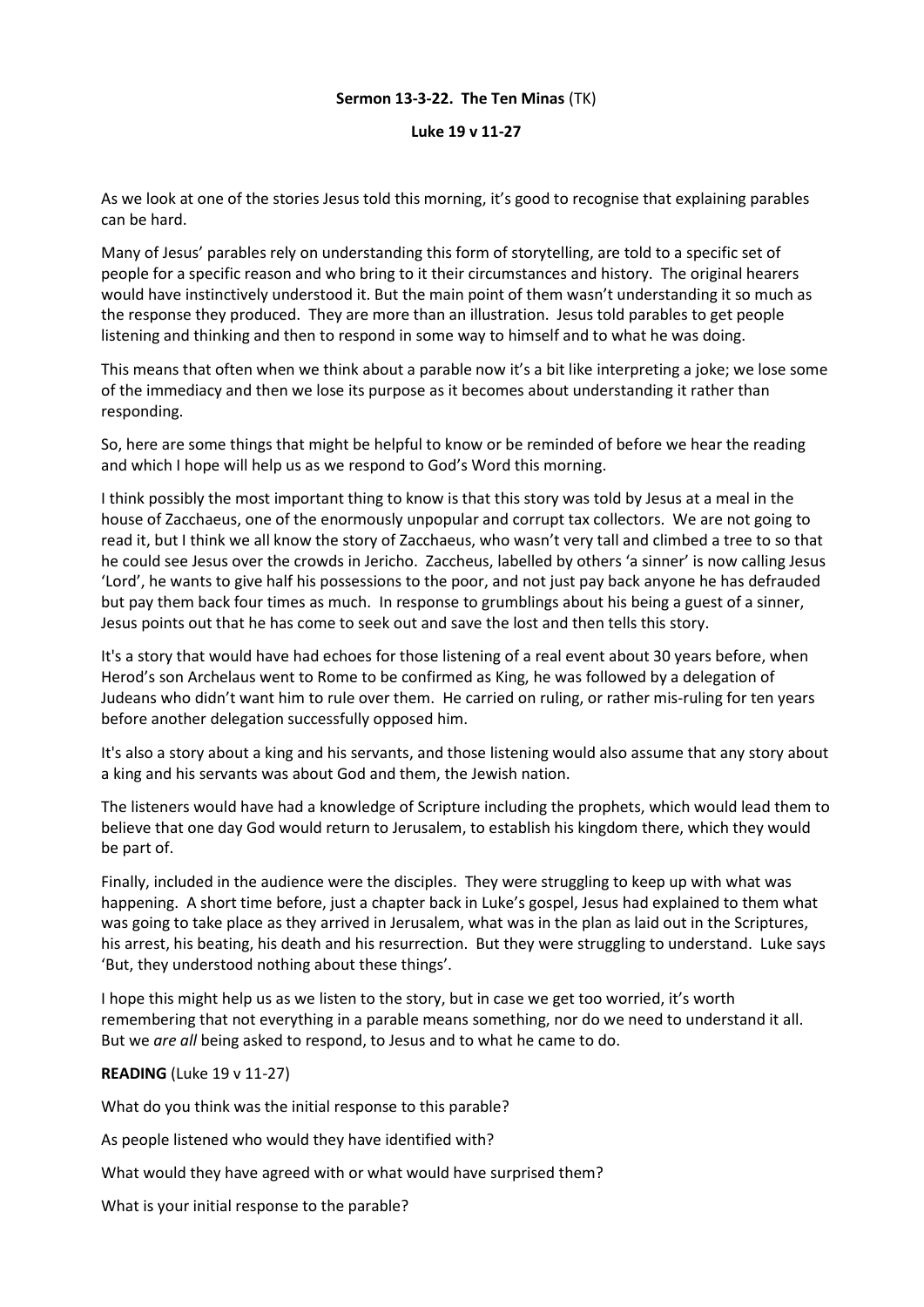Zacchaeus might have understood and appreciated the concept of putting money to work.

I wonder if there were some who were wondering if they had just heard Jesus suggest he was the returning King? Did Jesus just imply he was God?

Some might have been cheering on the delegation, thinking it was about Herod and then wondered if he was talking about something else. Could it be he was making a point about those opposing someone else instead?

The disciples might have finally realised that going to Jerusalem wasn't going to be plain sailing; there was going to be opposition. They may have grasped a little more about Jesus.

And at this point Jesus goes ahead, up to Jerusalem, leaving them to think about it.

This is the point where we wish that it was like some of Jesus' other parables where he gives a point-bypoint explanation.

But there's a saying that goes 'Some books should be tasted, some devoured, but only a few should be chewed and digested thoroughly'. And parables like this are ones that benefit, that seem to be designed to be chewed over. No doubt the disciples on the road up to Jerusalem would have talked about it as they walked, while in Jericho, maybe especially at Zaccheus' house, it would have been discussed and debated.

So, I did wonder if maybe at this point, I should just stop and leave us all chewing over it.

And yes, we should chew it over, but first I want to suggest two sets of people I think it is worth considering as we respond to this story.

In a sense this is my response to this parable.

**Firstly, I've been thinking about those who don't want the nobleman to be King and those who serve him.** It won't have escaped the listeners' notice that the citizens are the ones who opposed his kingship, and for whom there are fatal consequences, and the servants are faithful and rewarded.

Jesus, as he told this story, had been opposed by the religious leaders and teachers but a so-called sinner, a tax collector, had recently hurried down from his vantage point in a tree, welcomed Jesus into his home and was now calling him Lord.

Things, as so often with Jesus, are turned on their head. The first will be last, the last will be first, the meek shall inherit the earth. Those with knowledge, power and status are destroyed whilst those who are seen as less important, marginalised or ostracised become part of the Kingdom. It's not about who you are but about who you obey, which in turn is seen in what we do, how we live.

This is a hard parable, not least because it doesn't give us soft edges or a way out. While we shouldn't base all the details of our theology of judgement on a parable, what is made very clear is that there is judgement and those who oppose Jesus will not be in his Kingdom. This may account for why you don't hear this parable much. There doesn't seem to be a neutral position. We have to take the decision to follow Jesus or not, seriously.

As we to wait for Jesus' return, for the final establishment of a new heaven and a new earth, I think this parable asks us to think about our assumptions - do we expect to be part of his Kingdom and if so, on what grounds? Have we opposed Jesus or obeyed him? Do we need to spend some time chewing that over?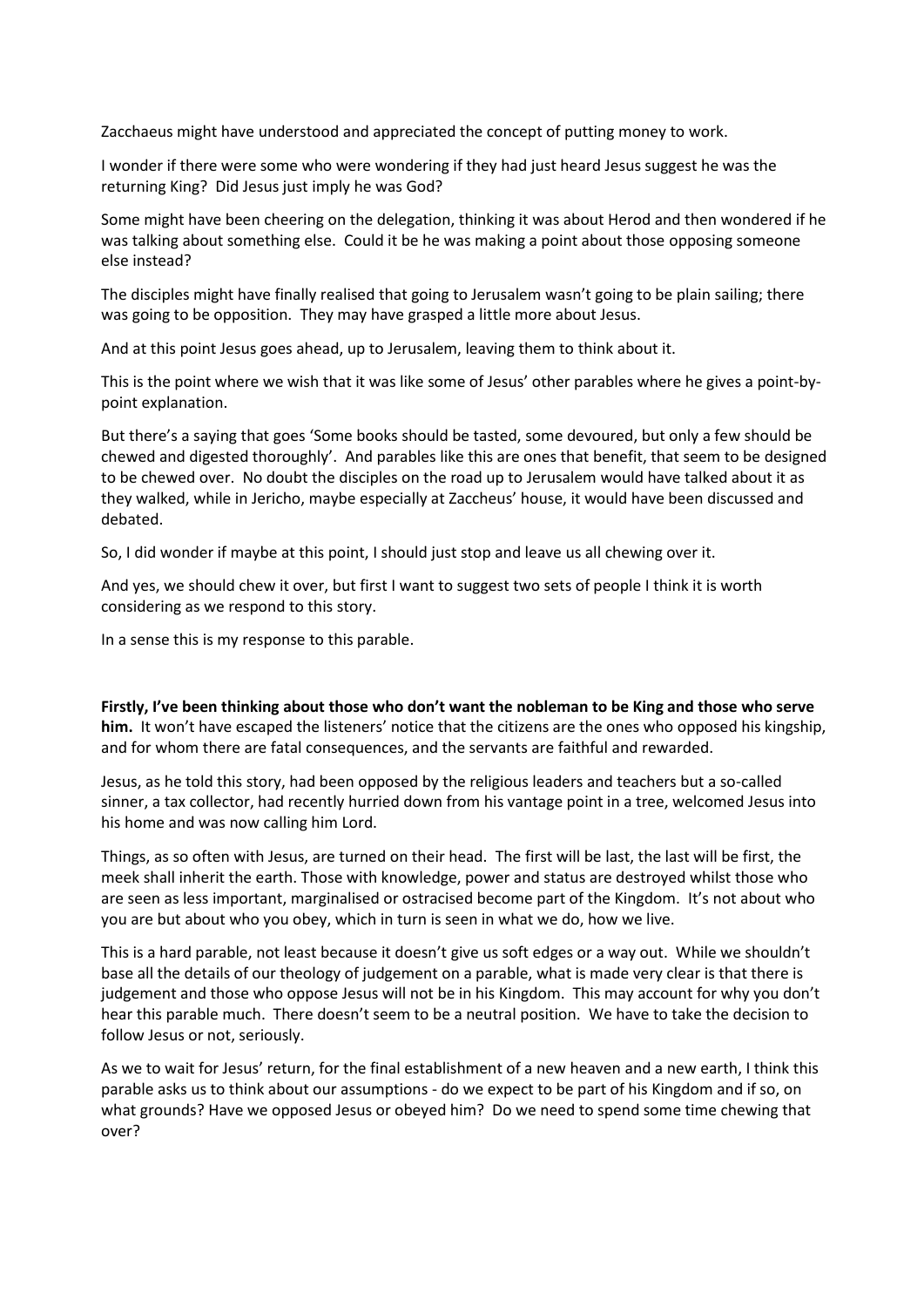## **Secondly I have been thinking about the second set of people to notice are the servants who put the money they are entrusted with to work and make more money, and the one who just hid it away.**

The people entrusted by God with his kingdom at the time of this story were the religious leaders. They were singled out for criticism by Jesus for their treatment of others and the way they burdened people with their interpretation of the law. They grumbled about who Jesus spent time with and the things he did.

In contrast, Zacchaeus had just decided to give away half his possessions and pay back ill-gotten gains, with compensation.

Which of these had put what they had received from God to work?

Who had grown the Kingdom?

Who had sat on their hands and done nothing constructive?

As we wait for Jesus' return, what do we do with all he has entrusted us with; how and where do we put it to work?

In fact, what has he entrusted us with?

We immediately think of gifts and talents, and our money and possessions. This is right. We recognise that, as the prayer after a collection goes 'all things come from you O Lord and of your own do we give you'. It's good to ask, how do we put these things to work?

But I want to suggest that there is a wider growing of the kingdom as we put not only our abilities and resources to work but as we live out all the characteristics and values of the kingdom.

Zacchaeus didn't just give money away; others did that and were criticised by Jesus. In the way he acted, Zacchaeus demonstrated humility, as he recognised he needed to do things differently: justice as he returned money he had gained fraudulently, generosity as he did so with interest and gave away half his possessions. In not just what he did, but in the way he did it and in whose name he did it, Zacchaeus showed himself to be obedient to the King, he brought a bit more of the Kingdom of God into Jericho that day.

Do we use *all* that God has entrusted us with? Maybe we do need to think about, rethink, how we use our abilities and resources, but God's kingdom isn't just made up of doing things and using stuff. That sounds exhausting and possibly limiting. What if we added all the other things that characterise God's Kingdom and put them to work as well, saw them grow?

If we put compassion to work, justice to work?

If we put love to work, mercy to work?

If we put forgiveness, patience, joy to work?

The list of characteristics of God's kingdom is long, rich and transformative.

What would happen if this week we put all we have been given in Jesus to work? Wherever we are, whatever we doing and whoever we are with?

This parable suggests that while there might be opposition to Jesus, putting all he has given us to work brings growth and flourishing.

Or do we just sit on our hands, hide what has been given to us? Make some excuses, because it is an easier and safer, albeit a diminished version of God's kingdom.

It might be something to chew over.